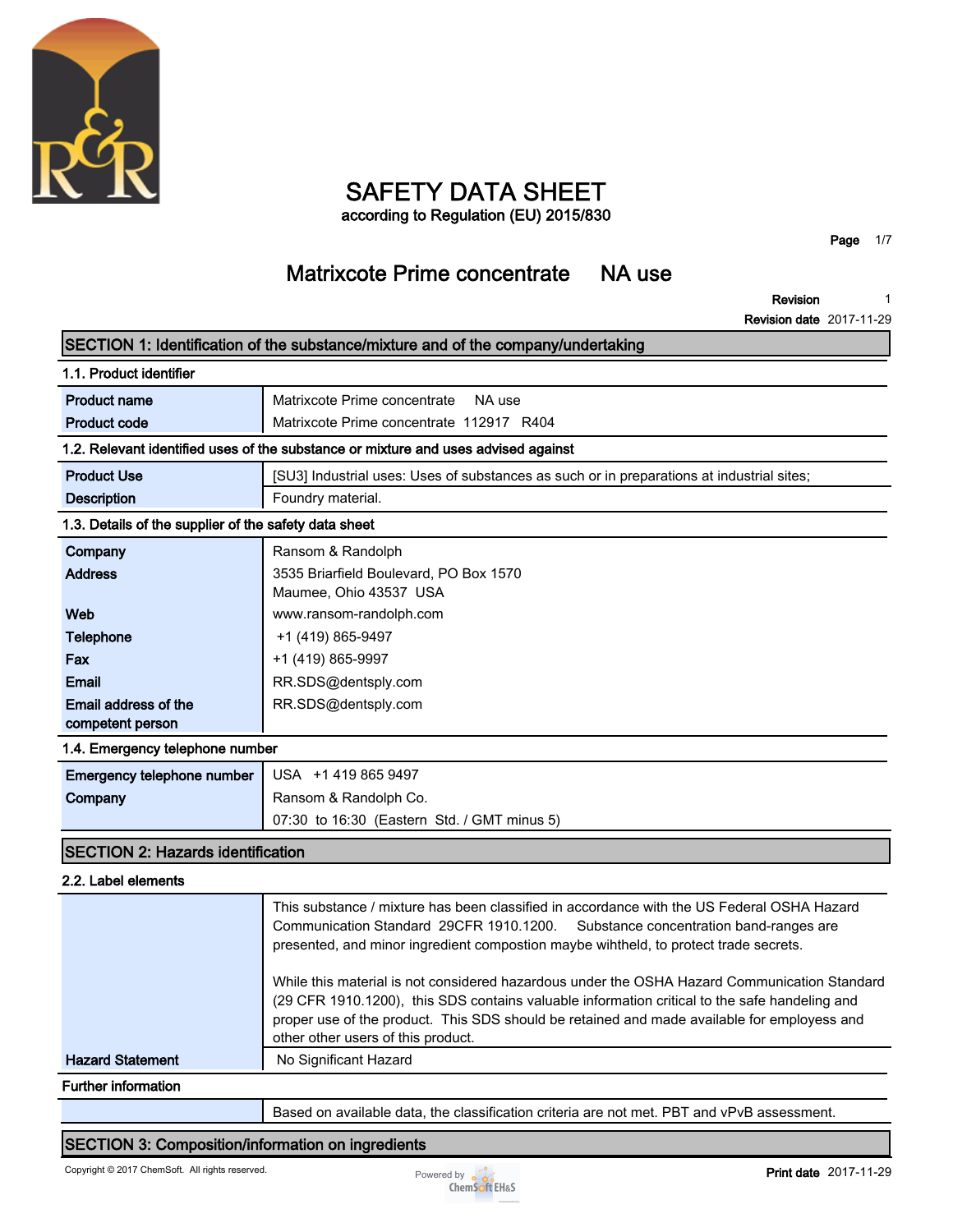#### **3.2. Mixtures**

#### **EC 1272/2008**

| <b>Chemical Name</b>         | Index No.    | CAS No.    | EC No.    | <b>REACH Registration</b><br><b>Number</b> | Conc.<br>(% | Classification                                       |
|------------------------------|--------------|------------|-----------|--------------------------------------------|-------------|------------------------------------------------------|
| Alcohol ethoxylate C9-C11    |              | 68439-46-3 |           |                                            |             | 1 - 10% Eye Irrit. 2: H319;                          |
| Octamethylcyclotetrasiloxane | 014-018-00-1 | 556-67-2   | 209-136-7 |                                            |             | 0 - 0.5% Repr. 2: H361f; Aquatic<br>Chronic 4: H413: |

#### **SECTION 4: First aid measures**

#### **4.1. Description of first aid measures**

| <b>Inhalation</b>   | Move the exposed person to fresh air. Seek medical attention if irritation or symptoms persist.                                                   |  |  |
|---------------------|---------------------------------------------------------------------------------------------------------------------------------------------------|--|--|
| Eye contact         | Rinse immediately with plenty of water for 15 minutes holding the eyelids open.                                                                   |  |  |
| <b>Skin contact</b> | Rinse immediately with plenty of water.                                                                                                           |  |  |
| Ingestion           | Drink 1 to 2 glasses of water. If swallowed, rinse mouth with water (only if the person is conscious).<br>Get immediate medical advice/attention. |  |  |

#### **4.2. Most important symptoms and effects, both acute and delayed**

| Inhalation                                                                      | Irritating to respiratory system.         |  |
|---------------------------------------------------------------------------------|-------------------------------------------|--|
| Eye contact                                                                     | May cause irritation to eyes.             |  |
| <b>Skin contact</b>                                                             | May cause sensitisation by skin contact.  |  |
| Ingestion                                                                       | May cause irritation to mucous membranes. |  |
| 4.3. Indication of any immediate medical attention and special treatment needed |                                           |  |

| <b>Inhalation</b>   | Seek medical attention if irritation or symptoms persist. |
|---------------------|-----------------------------------------------------------|
| Eye contact         | Get immediate medical advice/attention.                   |
| <b>Skin contact</b> | Seek medical attention if irritation or symptoms persist. |
| Ingestion           | Immediately call a POISON CENTER/doctor/.                 |

#### **SECTION 5: Firefighting measures**

#### **5.1. Extinguishing media**

**Use extinguishing media appropriate to the surrounding fire conditions.**

#### **5.2. Special hazards arising from the substance or mixture**

**Burning produces irritating, toxic and obnoxious fumes.**

#### **5.3. Advice for firefighters**

**Self-contained breathing apparatus. Wear suitable protective clothing.**

#### **SECTION 6: Accidental release measures**

#### **6.1. Personal precautions, protective equipment and emergency procedures**

**Wear suitable protective equipment.**

### **6.2. Environmental precautions**

**Do not allow product to enter drains.**

#### **6.3. Methods and material for containment and cleaning up**

**Absorb with inert, absorbent material. Transfer to suitable, labelled container.**

#### **6.4. Reference to other sections**

**See section [2, 8 & 13] for further information.**

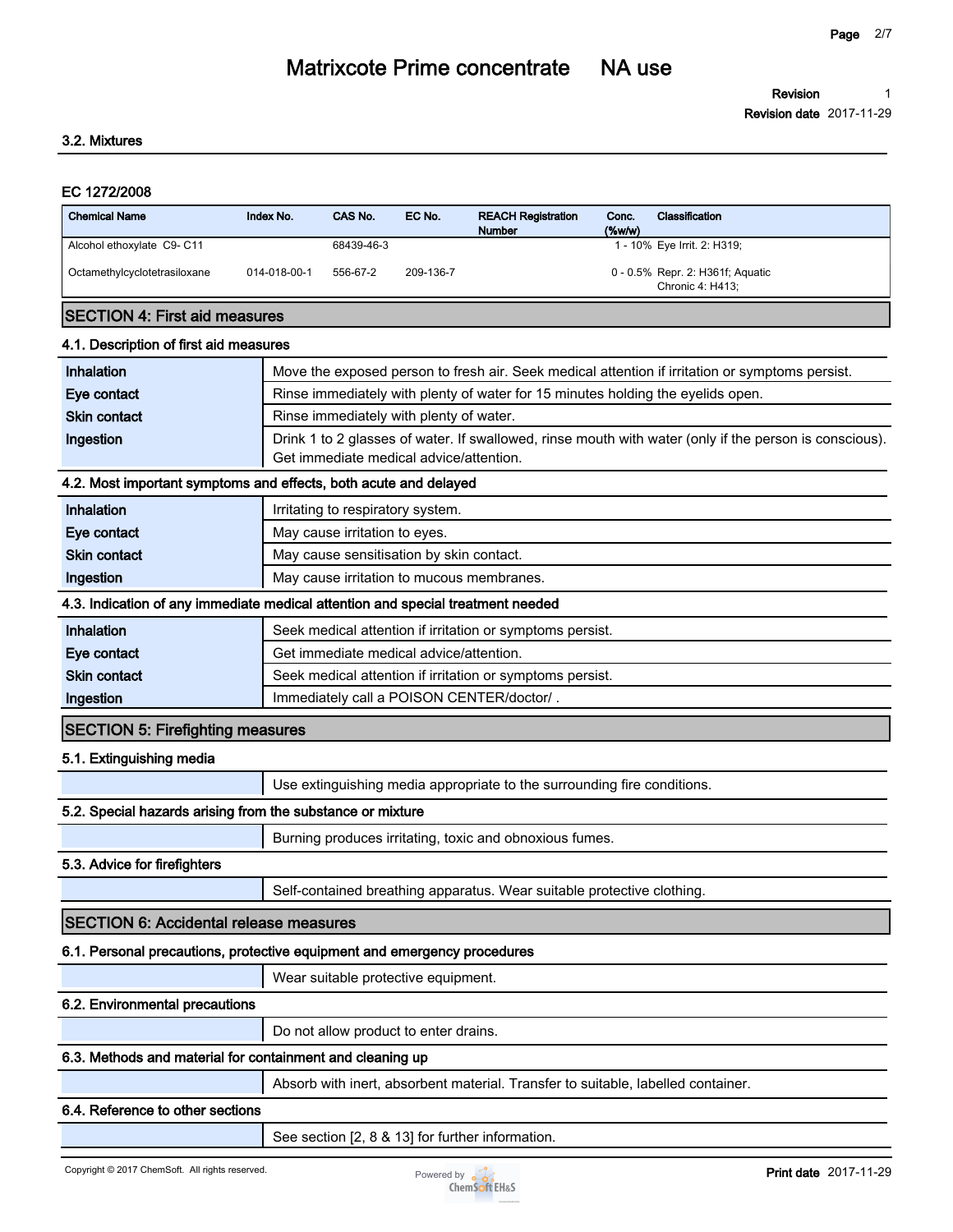**Revision 1**

**Revision date 2017-11-29**

| <b>SECTION 7: Handling and storage</b>                            |                                                                                                                              |
|-------------------------------------------------------------------|------------------------------------------------------------------------------------------------------------------------------|
| 7.1. Precautions for safe handling                                |                                                                                                                              |
|                                                                   | Avoid contact with eyes and skin. Ensure adequate ventilation of the working area. Wash hands<br>after handling the product. |
| 7.2. Conditions for safe storage, including any incompatibilities |                                                                                                                              |
|                                                                   | Do NOT allow to freeze. Keep in a cool, dry, well ventilated area. Keep containers tightly closed.                           |
| 7.3. Specific end use(s)                                          |                                                                                                                              |
|                                                                   | Foundry material.                                                                                                            |
| SECTION 8: Exposure controls/personal protection                  |                                                                                                                              |
| 8.1. Control parameters                                           |                                                                                                                              |
|                                                                   | Ensure adequate ventilation of the working area.                                                                             |
| 8.2. Exposure controls                                            |                                                                                                                              |
|                                                                   |                                                                                                                              |
| 8.2.1. Appropriate engineering<br>controls                        | Ensure adequate ventilation of the working area.                                                                             |
| 8.2.2. Individual protection<br>measures                          | Apron (Plastic or rubber).                                                                                                   |
| Eye / face protection                                             | Approved safety goggles.                                                                                                     |
| Skin protection -<br>Handprotection                               | Wear suitable gloves.                                                                                                        |
|                                                                   |                                                                                                                              |

**9.1. Information on basic physical and chemical properties**

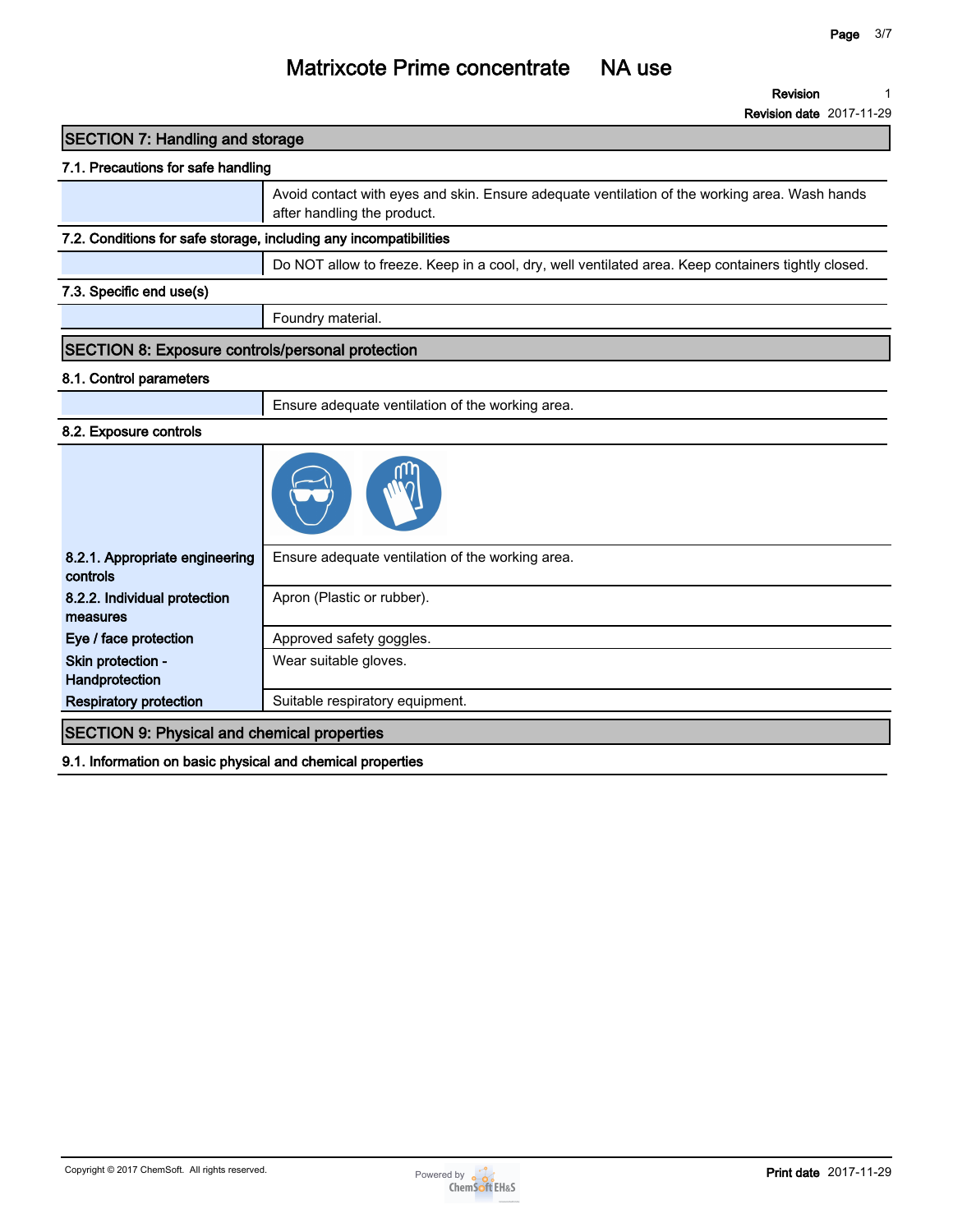**Revision Revision date 2017-11-29 1**

#### **9.1. Information on basic physical and chemical properties**

| Appearance                                  | Liquid                                              |
|---------------------------------------------|-----------------------------------------------------|
| Colour                                      | Off white                                           |
| Odour Slight                                |                                                     |
| pH                                          | l 9                                                 |
| Miscible in water                           |                                                     |
|                                             | <b>Relative density</b> $0.9 - 1$ (H2O = 1 @ 20 °C) |
|                                             | Vapour pressure No data available                   |
|                                             | Vapour density No data available                    |
| Partition coefficient   No data available   |                                                     |
|                                             | Viscosity   No data available                       |
|                                             | Evaporation rate   No data available                |
| <b>Freezing Point</b> $\approx 0$ °C        |                                                     |
| Initial boiling point Not applicable.       |                                                     |
| Flammability (solid, gas) Not applicable.   |                                                     |
| <b>Explosive properties</b> Not applicable. |                                                     |
| Oxidising properties Not applicable.        |                                                     |
|                                             | Melting point Not applicable.                       |
|                                             | Fat Solubility Not applicable.                      |
| Autoignition temperature Not applicable.    |                                                     |
| <b>Solubility</b>                           | Soluble in water                                    |

#### **9.2. Other information**

|                                       | <b>Conductivity</b> No data available |
|---------------------------------------|---------------------------------------|
|                                       | Surface tension No data available     |
|                                       | Gas group Not applicable.             |
| Benzene Content Not applicable.       |                                       |
|                                       | Lead content Not applicable.          |
| VOC (Volatile organic Not applicable. |                                       |
| compounds)                            |                                       |

### **SECTION 10: Stability and reactivity**

**10.1. Reactivity**

|                                              | Not applicable.                          |  |
|----------------------------------------------|------------------------------------------|--|
| 10.2. Chemical stability                     |                                          |  |
|                                              | Stable under normal conditions.          |  |
| 10.3. Possibility of hazardous reactions     |                                          |  |
|                                              | No Significant Hazard.                   |  |
| 10.4. Conditions to avoid                    |                                          |  |
|                                              | Direct sunlight. Do NOT allow to freeze. |  |
| 10.5. Incompatible materials                 |                                          |  |
|                                              | Sodium chloride.                         |  |
| 10.6. Hazardous decomposition products       |                                          |  |
|                                              | None.                                    |  |
| <b>SECTION 11: Toxicological information</b> |                                          |  |

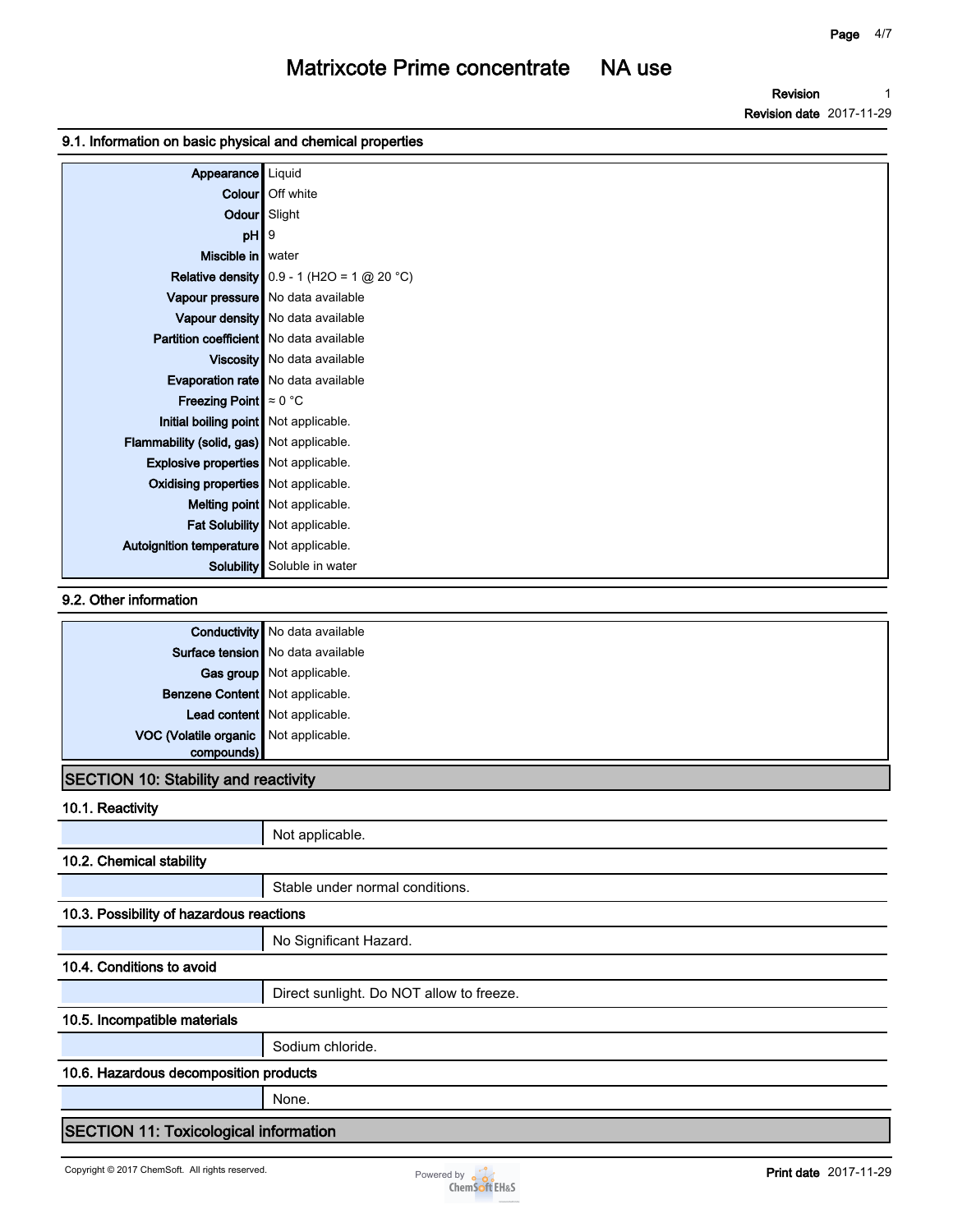**Revision 1**

**Revision date 2017-11-29**

| 11.1. Information on toxicological effects    |                                                                   |
|-----------------------------------------------|-------------------------------------------------------------------|
| <b>Acute toxicity</b>                         | No data is available on this product.                             |
| Skin corrosion/irritation                     | May cause irritation to skin.                                     |
| Serious eye damage/irritation                 | May cause irritation to eyes.                                     |
| Respiratory or skin<br>sensitisation          | Based on available data, the classification criteria are not met. |
| Germ cell mutagenicity                        | Based on available data, the classification criteria are not met. |
| Carcinogenicity                               | Based on available data, the classification criteria are not met. |
| <b>Reproductive toxicity</b>                  | Based on available data, the classification criteria are not met. |
| STOT-single exposure                          | Based on available data, the classification criteria are not met. |
| STOT-repeated exposure                        | Based on available data, the classification criteria are not met. |
| <b>Aspiration hazard</b>                      | Based on available data, the classification criteria are not met. |
| Repeated or prolonged<br>exposure             | May cause irritation to skin, eyes and mucous membranes.          |
| 11.1.4. Toxicological Information             |                                                                   |
| Matrixcote Prime concentrate<br><b>NA use</b> | Oral Rat LD50: >2000 mg/kg                                        |
| <b>SECTION 12: Ecological information</b>     |                                                                   |
| 12.1. Toxicity                                |                                                                   |
|                                               |                                                                   |
| Matrixcote Prime concentrate<br>NA use        | Fish LC50/96h: 100.000 mg/l<br>Daphnia EC50/48h: 100.000 mg/l     |
|                                               | Algae EC50/72h: >100                                              |
|                                               |                                                                   |
| 12.2. Persistence and degradability           |                                                                   |
|                                               | No data is available on this product.                             |
| 12.3. Bioaccumulative potential               |                                                                   |
|                                               |                                                                   |
|                                               | Does not bioaccumulate.                                           |
| <b>Partition coefficient</b>                  |                                                                   |
|                                               | Matrixcote Prime concentrate<br>No data available                 |
|                                               | NA use                                                            |
| 12.4. Mobility in soil                        |                                                                   |
|                                               | Not determined.                                                   |
| 12.5. Results of PBT and vPvB assessment      |                                                                   |
|                                               | Not applicable.                                                   |
| 12.6. Other adverse effects                   |                                                                   |

### **SECTION 13: Disposal considerations**

#### **13.1. Waste treatment methods**

**Dispose of in compliance with all. local and national regulations.**

#### **Disposal methods**

**Contact a licensed waste disposal company.**

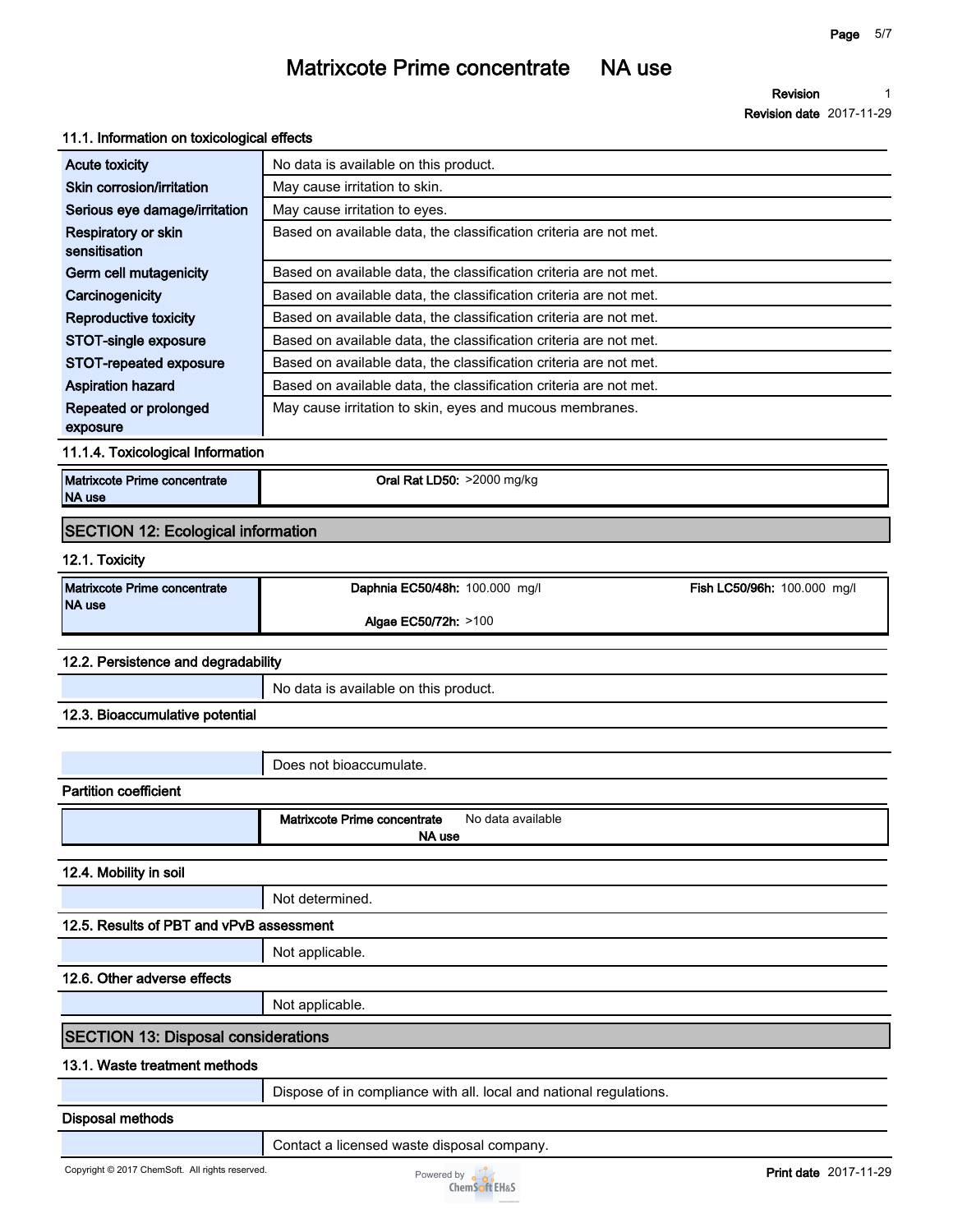**Revision 1**

**Revision date 2017-11-29**

| <b>Disposal of packaging</b>              |                                                                                                                                                                                                                                                                                                                                                                                                                                                                                                                                                                                                                                                                                                                                                                                                                                                                                           |
|-------------------------------------------|-------------------------------------------------------------------------------------------------------------------------------------------------------------------------------------------------------------------------------------------------------------------------------------------------------------------------------------------------------------------------------------------------------------------------------------------------------------------------------------------------------------------------------------------------------------------------------------------------------------------------------------------------------------------------------------------------------------------------------------------------------------------------------------------------------------------------------------------------------------------------------------------|
|                                           | Do NOT reuse empty containers. Empty containers can be sent for disposal or recycling.                                                                                                                                                                                                                                                                                                                                                                                                                                                                                                                                                                                                                                                                                                                                                                                                    |
| <b>Further information</b>                |                                                                                                                                                                                                                                                                                                                                                                                                                                                                                                                                                                                                                                                                                                                                                                                                                                                                                           |
|                                           | For disposal within the EC, the appropriate code according to the European Waste Catalogue<br>(EWC) should be used.                                                                                                                                                                                                                                                                                                                                                                                                                                                                                                                                                                                                                                                                                                                                                                       |
| <b>SECTION 14: Transport information</b>  |                                                                                                                                                                                                                                                                                                                                                                                                                                                                                                                                                                                                                                                                                                                                                                                                                                                                                           |
| 14.1. UN number                           |                                                                                                                                                                                                                                                                                                                                                                                                                                                                                                                                                                                                                                                                                                                                                                                                                                                                                           |
|                                           | The product is not classified as dangerous for carriage.                                                                                                                                                                                                                                                                                                                                                                                                                                                                                                                                                                                                                                                                                                                                                                                                                                  |
| 14.2. UN proper shipping name             |                                                                                                                                                                                                                                                                                                                                                                                                                                                                                                                                                                                                                                                                                                                                                                                                                                                                                           |
|                                           | The product is not classified as dangerous for carriage.                                                                                                                                                                                                                                                                                                                                                                                                                                                                                                                                                                                                                                                                                                                                                                                                                                  |
| 14.3. Transport hazard class(es)          |                                                                                                                                                                                                                                                                                                                                                                                                                                                                                                                                                                                                                                                                                                                                                                                                                                                                                           |
|                                           | The product is not classified as dangerous for carriage.                                                                                                                                                                                                                                                                                                                                                                                                                                                                                                                                                                                                                                                                                                                                                                                                                                  |
| 14.4. Packing group                       |                                                                                                                                                                                                                                                                                                                                                                                                                                                                                                                                                                                                                                                                                                                                                                                                                                                                                           |
|                                           | The product is not classified as dangerous for carriage.                                                                                                                                                                                                                                                                                                                                                                                                                                                                                                                                                                                                                                                                                                                                                                                                                                  |
| 14.5. Environmental hazards               |                                                                                                                                                                                                                                                                                                                                                                                                                                                                                                                                                                                                                                                                                                                                                                                                                                                                                           |
|                                           | The product is not classified as dangerous for carriage.                                                                                                                                                                                                                                                                                                                                                                                                                                                                                                                                                                                                                                                                                                                                                                                                                                  |
| 14.6. Special precautions for user        |                                                                                                                                                                                                                                                                                                                                                                                                                                                                                                                                                                                                                                                                                                                                                                                                                                                                                           |
|                                           | The product is not classified as dangerous for carriage.                                                                                                                                                                                                                                                                                                                                                                                                                                                                                                                                                                                                                                                                                                                                                                                                                                  |
|                                           | 14.7. Transport in bulk according to Annex II of MARPOL 73/78 and the IBC Code                                                                                                                                                                                                                                                                                                                                                                                                                                                                                                                                                                                                                                                                                                                                                                                                            |
|                                           | The product is not classified as dangerous for carriage.                                                                                                                                                                                                                                                                                                                                                                                                                                                                                                                                                                                                                                                                                                                                                                                                                                  |
| <b>Further information</b>                |                                                                                                                                                                                                                                                                                                                                                                                                                                                                                                                                                                                                                                                                                                                                                                                                                                                                                           |
|                                           | The product is not classified as dangerous for carriage.                                                                                                                                                                                                                                                                                                                                                                                                                                                                                                                                                                                                                                                                                                                                                                                                                                  |
| <b>SECTION 15: Regulatory information</b> |                                                                                                                                                                                                                                                                                                                                                                                                                                                                                                                                                                                                                                                                                                                                                                                                                                                                                           |
|                                           | 15.1. Safety, health and environmental regulations/legislation specific for the substance or mixture                                                                                                                                                                                                                                                                                                                                                                                                                                                                                                                                                                                                                                                                                                                                                                                      |
| <b>Regulations</b>                        | U.S. FEDERAL REGULATIONS: Matrixcote Prime concentrate.<br>CERCLA 103 Reportable Quantity: This product may be subject to CERCLA toxic chemical<br>reporting requirements. Many states have more stringent release reporting requirements. Report<br>spills required under federal, state and local regulations. --- trace quantities of formaldehyde<br>50-00-0, Ammonium hydroxide 1336-21-6,<br>SARA TITLE III:<br>Hazard Category For Section 311/312: not classified<br>Section 313 Toxic Chemicals: This product contains the following chemicals subject to Annual<br>Release Reporting Requirements Under SARA Title III, Section 313 (40 CFR 372): None<br>Section 302 Extremely Hazardous Substances (TPQ): None<br>EPA Toxic Substances Control Act (TSCA) Status: All of the components of this product are listed<br>on the TSCA inventory.<br><b>U.S. STATE REGULATIONS</b> |
|                                           | California Proposition 65: This product contains the following substances known to the State of<br>California to cause cancer: Ethylene oxide (75-21-8). In-use investment casting binder form of                                                                                                                                                                                                                                                                                                                                                                                                                                                                                                                                                                                                                                                                                         |